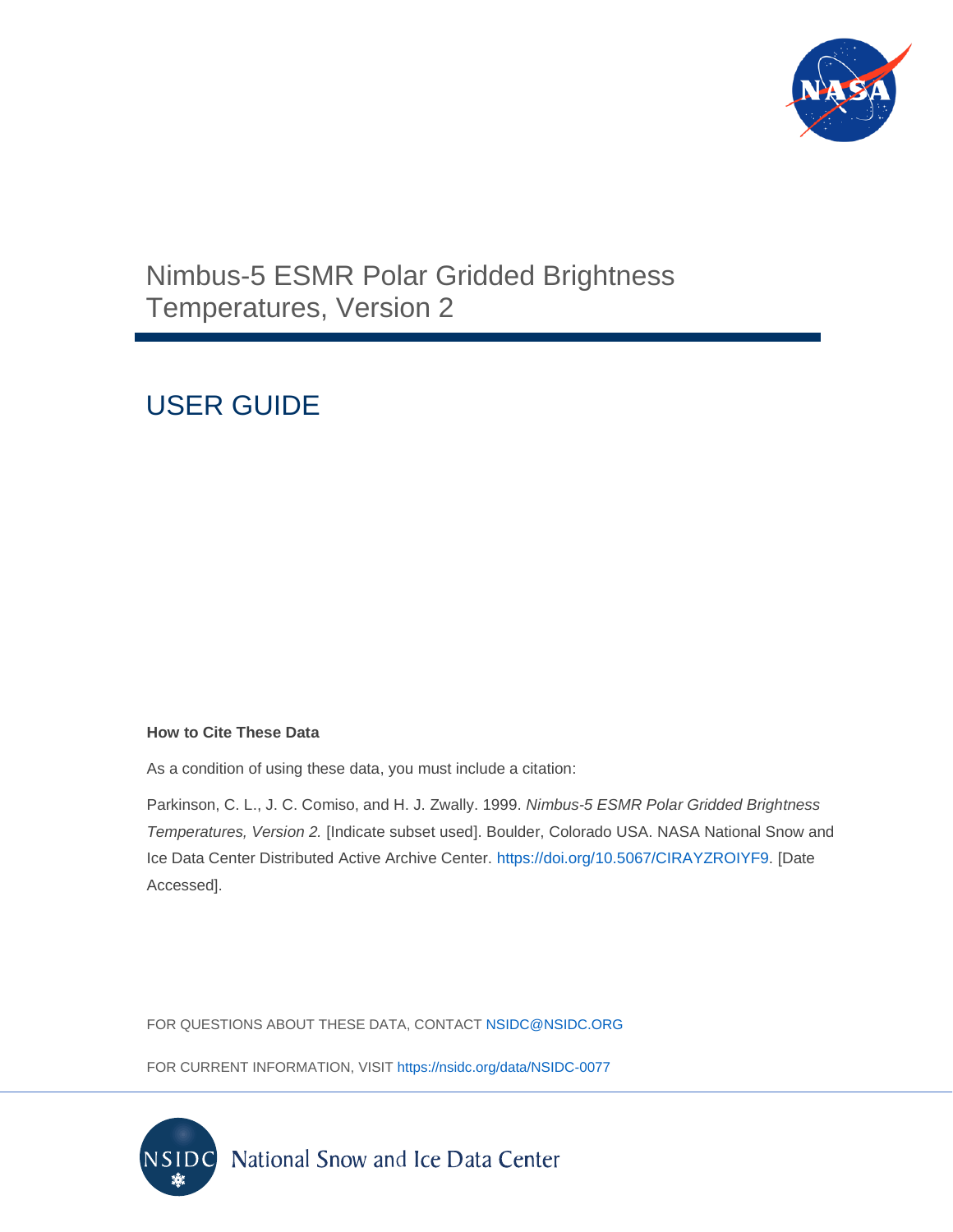## **TABLE OF CONTENTS**

| $\mathbf{1}$ |       |       |  |  |  |  |
|--------------|-------|-------|--|--|--|--|
|              | 1.1   |       |  |  |  |  |
|              | 1.2   |       |  |  |  |  |
|              | 1.3   |       |  |  |  |  |
|              | 1.4   |       |  |  |  |  |
|              | 1.5   |       |  |  |  |  |
|              | 1.6   |       |  |  |  |  |
|              | 1.6.1 |       |  |  |  |  |
|              |       | 1.6.2 |  |  |  |  |
|              |       | 1.6.3 |  |  |  |  |
|              | 1.7   |       |  |  |  |  |
|              |       | 1.7.1 |  |  |  |  |
|              | 1.8   |       |  |  |  |  |
|              |       | 1.8.1 |  |  |  |  |
|              |       | 1.8.2 |  |  |  |  |
|              |       | 1.8.3 |  |  |  |  |
|              |       | 1.8.4 |  |  |  |  |
|              |       | 1.8.5 |  |  |  |  |
|              | 1.9   |       |  |  |  |  |
|              | 1.10  |       |  |  |  |  |
| 2            |       |       |  |  |  |  |
|              | 2.1   |       |  |  |  |  |
| 3            |       |       |  |  |  |  |
|              | 3.1   |       |  |  |  |  |
|              | 3.2   |       |  |  |  |  |
|              | 3.3   |       |  |  |  |  |
|              | 3.4   |       |  |  |  |  |
|              | 3.5   |       |  |  |  |  |
|              |       | 3.5.1 |  |  |  |  |
|              |       | 3.5.2 |  |  |  |  |
|              |       | 3.5.3 |  |  |  |  |
|              |       | 3.5.4 |  |  |  |  |
|              | 3.6   |       |  |  |  |  |
| 4            |       |       |  |  |  |  |
|              | 4.1   |       |  |  |  |  |
| 5            |       |       |  |  |  |  |
| 6            |       |       |  |  |  |  |
|              | 6.1   |       |  |  |  |  |
|              | 6.2   |       |  |  |  |  |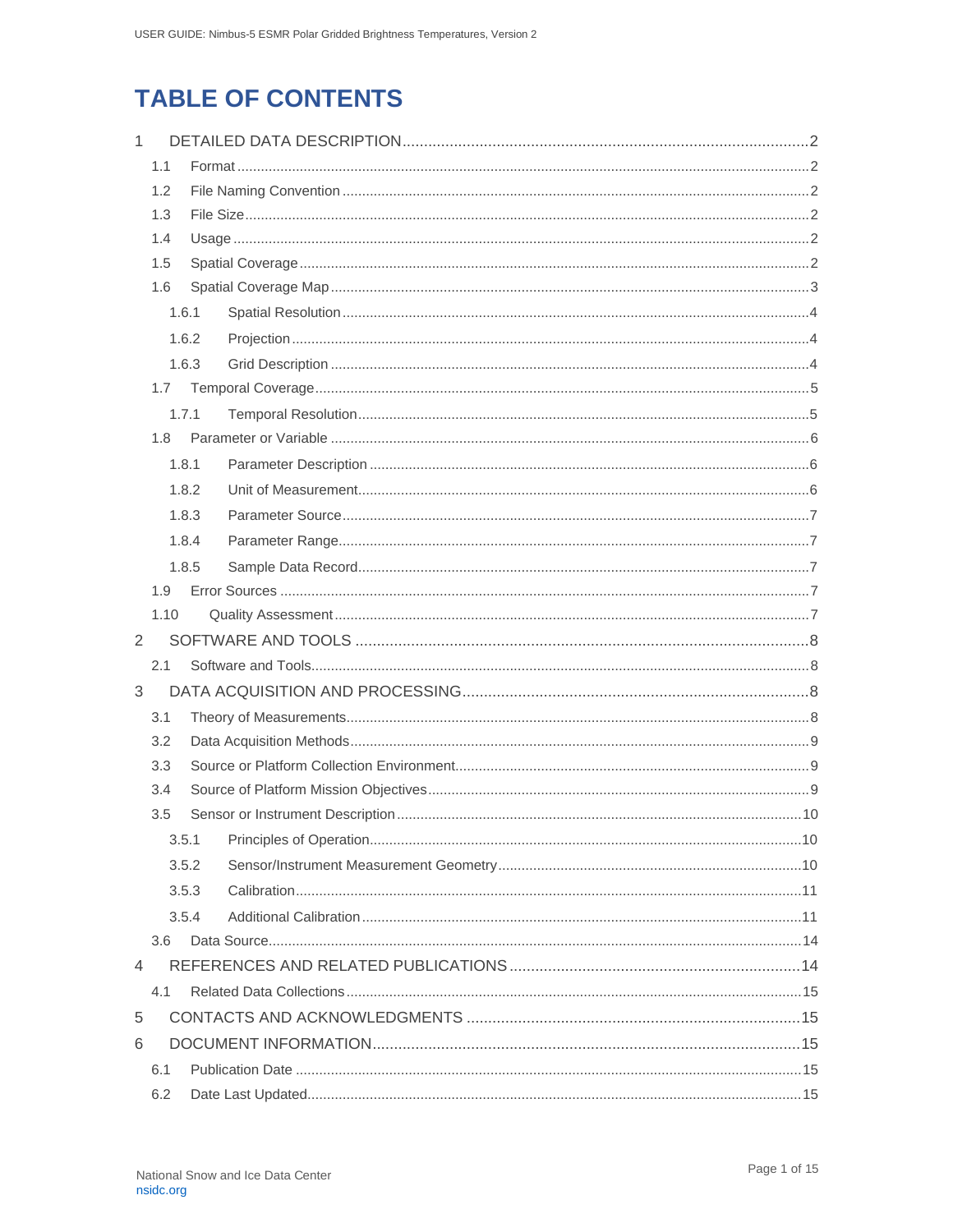# <span id="page-2-0"></span>1 DETAILED DATA DESCRIPTION

### <span id="page-2-1"></span>1.1 Format

Data are stored in 2-byte integer flat-binary arrays. The size of the arrays are 304 columns x 448 rows for the north polar region and 316 columns x 332 rows for the south polar region. Data are stored as compressed daily files.

## <span id="page-2-2"></span>1.2 File Naming Convention

Adjusted brightness temperatures: ESMR\_AdjustedTB\_h\_yyyyddd.bin

Where:

```
h = hemisphere (N or S)
yyyy = 4-digit year
ddd = 3-digit day of year
```
### <span id="page-2-3"></span>1.3 File Size

Northern files are 272.384 KB uncompressed. Southern files are 209.824 KB uncompressed.

### <span id="page-2-4"></span>1.4 Usage

Users wishing to create custom sea ice concentrations should refer to the Appendix in the user guide for [Nimbus-5 ESMR Polar Gridded Sea Ice Concentrations, Version 1,](https://nsidc.org/data/nsidc-0009/versions/1) which describes the calculations required. Please note, however, that it may be difficult to compare these sea ice concentrations with the SMMR and SSM/I sea ice concentrations, because no overlap period exists between the SMMR and ESMR instruments. Additionally, because ESMR has just one channel of data, the sea ice concentrations derived from ESMR may not be as accurate as those derived from the SMMR and SSM/I instruments.

## <span id="page-2-5"></span>1.5 Spatial Coverage

Instrument coverage is global except for circular sectors centered over the pole, 280 km in radius, located poleward of 87°N and 87°S, which are never measured due to orbit inclination. Data set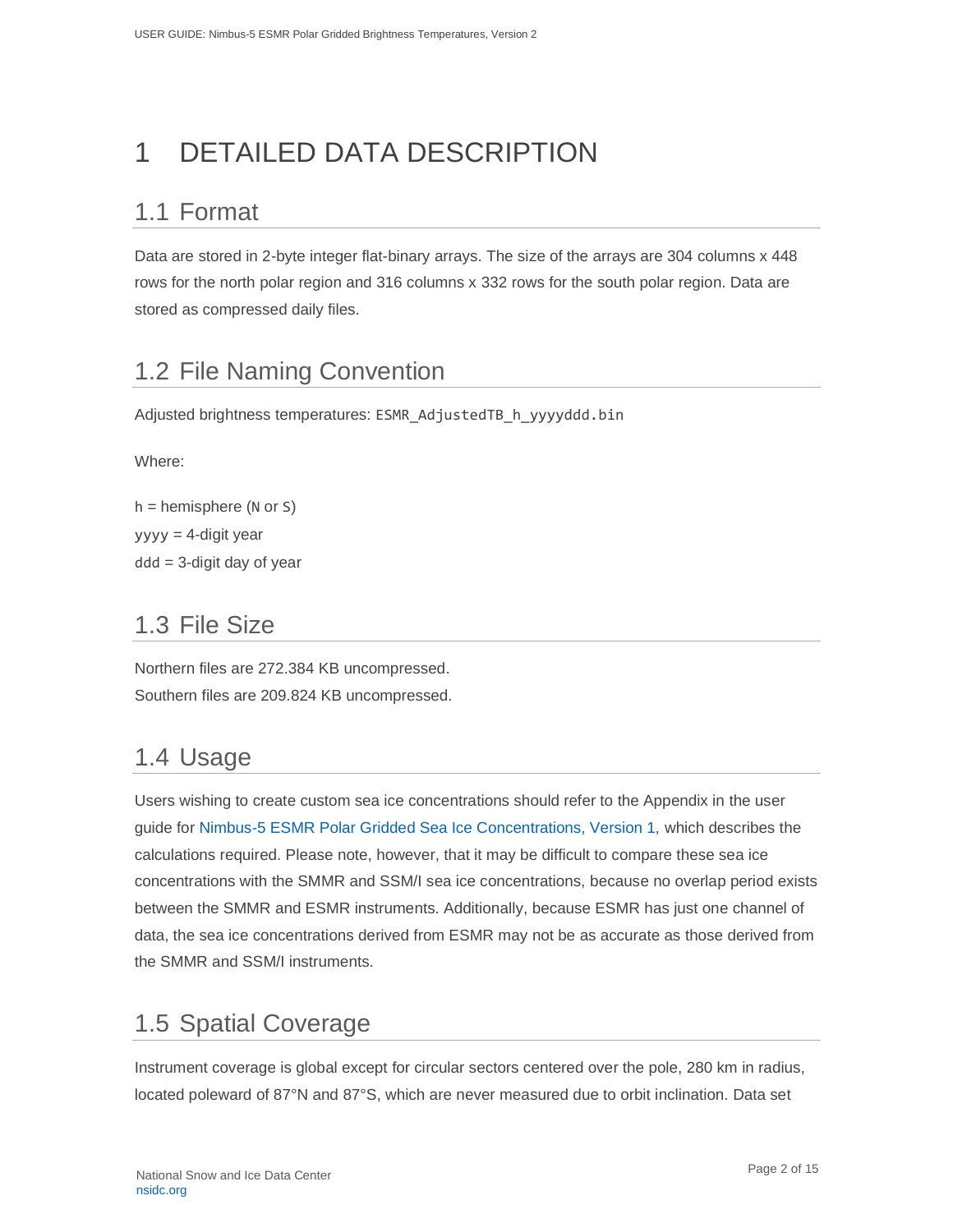coverage includes the polar regions defined by the spatial coverage maps. Refer to Figures 1 and 2.

## <span id="page-3-0"></span>1.6 Spatial Coverage Map

ESMR data are gridded to the SSM/I polar stereographic grids.







Figure 2. Southern Hemisphere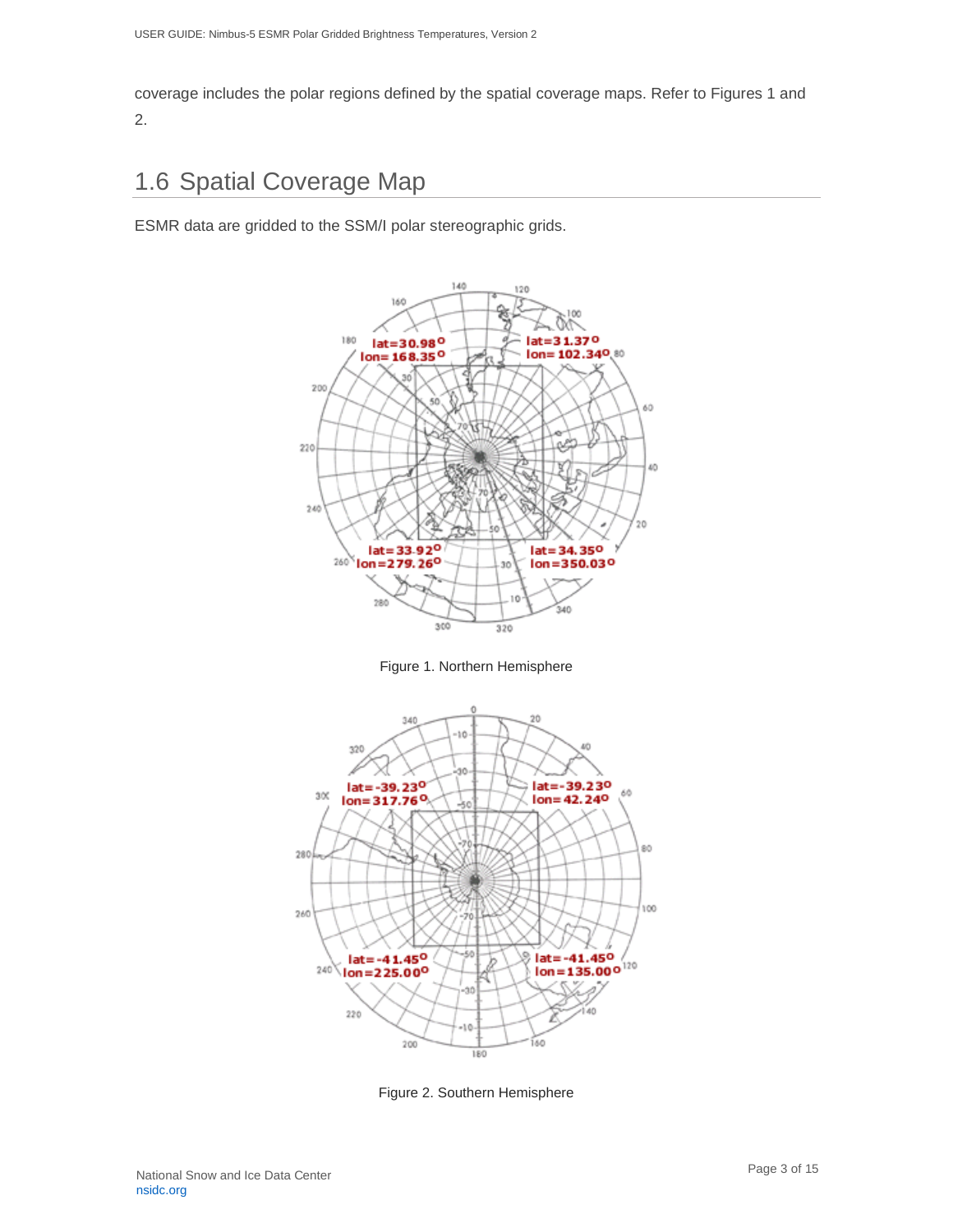### <span id="page-4-0"></span>1.6.1 Spatial Resolution

The ESMR footprint size varies from approximately 32 km x 32 km to about 28 km x 28 km at 50° latitude. Gridded resolution is 25 km.

#### <span id="page-4-1"></span>1.6.2 Projection

ESMR brightness temperature grids are in a polar stereographic projection, which specifies a projection plane (i.e., the grid) tangent to the earth at 70°. The planar grid is designed so that the grid cells at 70° latitude are 6.25 km x 6.25 km. For more information on this topic please refer to Pearson (1990) and Snyder (1987).

The polar stereographic projection often assumes that the plane (grid) is tangent to the Earth at the pole. Thus, there is a one-to-one mapping between the Earth's surface and grid (with no distortion) at the pole. Distortion in the grid increases as the latitude decreases because more of the Earth's surface falls into any given grid cell, which can be quite significant at the edge of the northern polar grid where distortion reaches 31%. The southern polar grid has a maximum distortion of 22%. To minimize the distortion, the projection is true at 70° rather than the poles. This increases the distortion at the poles by three percent and decreases the distortion at the grid boundaries by the same amount. The latitude of 70° was selected so that little or no distortion would occur in the marginal ice zone. Another result of this assumption is that fewer grid cells will be required as the Earth's surface is more accurately represented.

The polar stereographic formulae for converting between latitude/longitude and X-Y grid coordinates are taken from Snyder (1982). This projection assumes a Hughes ellipsoid with a radius of 3443.992 nautical mi or 6378.273 km and an eccentricity (e) of 0.081816153 (or  $e^{**}2 =$ 0.006693883).

#### <span id="page-4-2"></span>1.6.3 Grid Description

North: 304 columns, 448 rows South: 316 columns, 332 rows

#### **SSM/I Polar Stereographic Grid Coordinates**

The origin of each x, y grid is the pole. The grids' approximate outer boundaries are defined in Tables 1 and 2. Corner points are listed; apply values to the polar grids reading clockwise from upper left. Interim rows define boundary midpoints.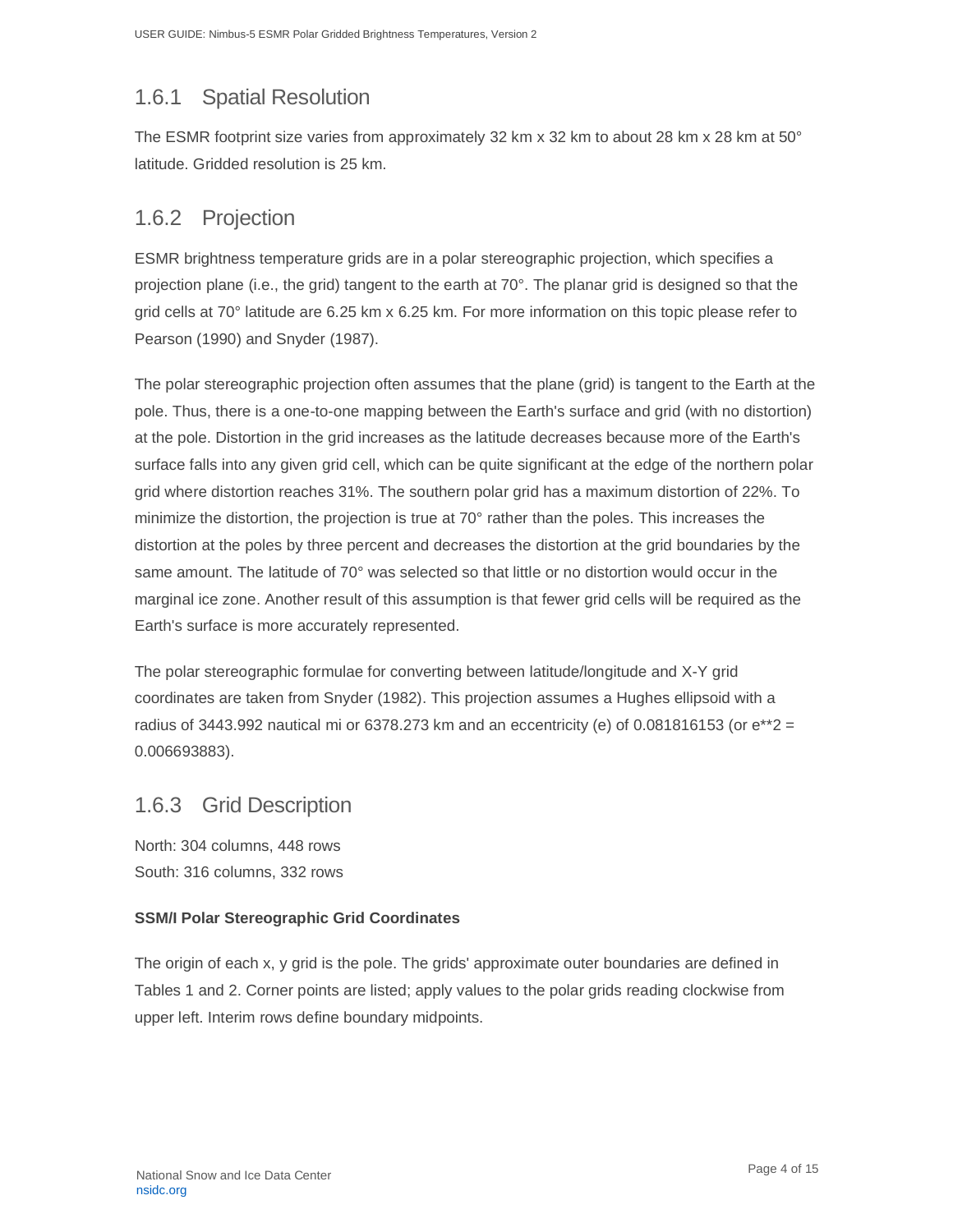| X(km)   | Y(km) | Latitude (deg) | Longitude (deg) |                    |  |
|---------|-------|----------------|-----------------|--------------------|--|
| $-3850$ | 5850  | 30.98          | 168.35          | corner             |  |
| 0       | 5850  | 39.43          | 135.00          | midpoint<br>corner |  |
| 3750    | 5850  | 31.37          | 102.34          |                    |  |
| 3750    | 0     | 56.35          | 45.00           | midpoint           |  |
| 3750    | -5350 | 34.35          | 350.03          | corner<br>midpoint |  |
| 0       | -5350 | 43.28          | 315.00          |                    |  |
| $-3850$ | -5350 | 33.92          | 279.26          | corner             |  |
| -3850   | 0     | 55.50          | 225.00          | midpoint           |  |

Table 1. North Polar Grid Description

Table 2. South Polar Grid Description

| X(km)   | Y(km)   | Latitude (deg) | Longitude (deg) |          |  |
|---------|---------|----------------|-----------------|----------|--|
| $-3950$ | 4350    | $-39.23$       | 317.76          | corner   |  |
| 0       | 4350    | $-51.32$       | 0.00            | midpoint |  |
| 3950    | 4350    | $-39.23$       | 42.24           | corner   |  |
| 3950    | ი       | -54.66         | 90.00           | midpoint |  |
| 3950    | $-3950$ | $-41.45$       | 135.00          | corner   |  |
| 0       | $-3950$ | -54.66         | 180.00          | midpoint |  |
| $-3950$ | $-3950$ | $-41.45$       | 225.00          | corner   |  |
| $-3950$ | 0       | -54.66         | 270.00          | midpoint |  |

## <span id="page-5-0"></span>1.7 Temporal Coverage

**Adjusted:** 1972-12-11 to 1977-05-16 **Gridded North:** 1972-12-12 to 1977-05-08 **Gridded South:** 1972-12-12 to 1977-05-10

#### <span id="page-5-1"></span>1.7.1 Temporal Resolution

Data consist of daily-averaged brightness temperatures, but some data are missing where adjustments could not be applied successfully. See Tables 3 and 4 for a list of missing dates.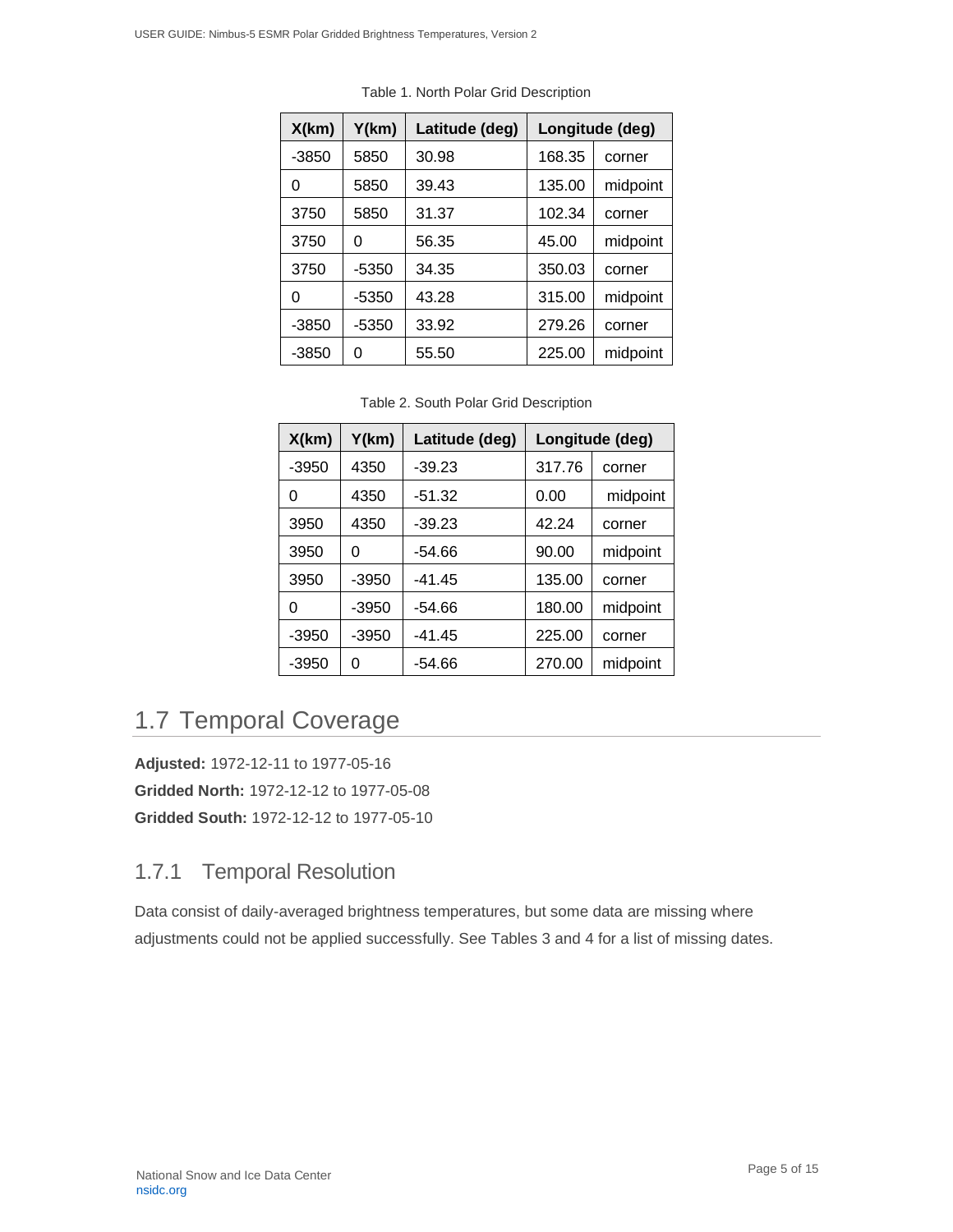Table 3. Missing Dates for the Northern Hemisphere

| Year | Day of Year                                                                                                                                                                                                                                                                              |
|------|------------------------------------------------------------------------------------------------------------------------------------------------------------------------------------------------------------------------------------------------------------------------------------------|
| 1972 | 001-345                                                                                                                                                                                                                                                                                  |
| 1973 | 060, 208, 209, 213, 232                                                                                                                                                                                                                                                                  |
| 1974 | 041, 042                                                                                                                                                                                                                                                                                 |
| 1975 | 155-229, 231, 233, 235-237, 239, 241, 243, 245, 247, 249, 251, 253, 255, 257, 259,<br>261, 263, 267, 269, 271, 273, 275, 277, 281, 283, 285, 293, 299, 305, 307, 309, 311,<br>313, 315, 317, 319, 321, 323, 325, 327, 329, 331, 333, 335, 337, 339, 341, 343, 345,<br>347, 349, 359, 365 |
| 1976 | 095, 111, 145, 167, 169, 199, 201, 205, 231, 233, 235, 241, 243, 291, 293, 295, 297,<br>305, 321, 323, 325, 327, 329, 353, 355                                                                                                                                                           |
| 1977 | 025, 061, 103, 109, 123, 137-365                                                                                                                                                                                                                                                         |

#### Table 4. Missing Dates for the Southern Hemisphere

| Year | Day of Year                                                                                                                                                                                                                                                                                |
|------|--------------------------------------------------------------------------------------------------------------------------------------------------------------------------------------------------------------------------------------------------------------------------------------------|
| 1972 | 001-345                                                                                                                                                                                                                                                                                    |
| 1973 | 060, 208, 209, 213, 232, 350                                                                                                                                                                                                                                                               |
| 1974 | 041, 042                                                                                                                                                                                                                                                                                   |
| 1975 | 155-229, 231, 233, 235 - 237, 239, 241, 243, 245, 247, 249, 251, 253, 255, 257, 259,<br>261, 263, 267, 269, 271, 273, 275, 279, 281, 283, 285, 293, 299, 305, 307, 309, 311,<br>313, 315, 317, 319, 321, 323, 325, 327, 329, 331, 333, 335, 337, 339, 341, 343, 345,<br>347, 349, 359, 365 |
| 1976 | 095, 111, 145, 167, 169, 199, 201, 205, 231, 233, 235, 291, 293, 295, 297, 305, 321,<br>323, 325, 327, 329, 353, 355                                                                                                                                                                       |
| 1977 | 061, 103, 109, 123, 137-365                                                                                                                                                                                                                                                                |

#### <span id="page-6-0"></span>1.8 Parameter or Variable

#### <span id="page-6-1"></span>1.8.1 Parameter Description

Brightness Temperature: effective temperature of a blackbody radiating the same amount of energy per unit area at the same wavelength as the observed body - also called effective temperature.

Brightness temperatures are calculated at 19.35 GHz vertical and horizontal frequencies from ESMR channel output. Brightness temperature grids are precise to 1/10 Kelvin.

#### <span id="page-6-2"></span>1.8.2 Unit of Measurement

Brightness temperatures are measured in Kelvins.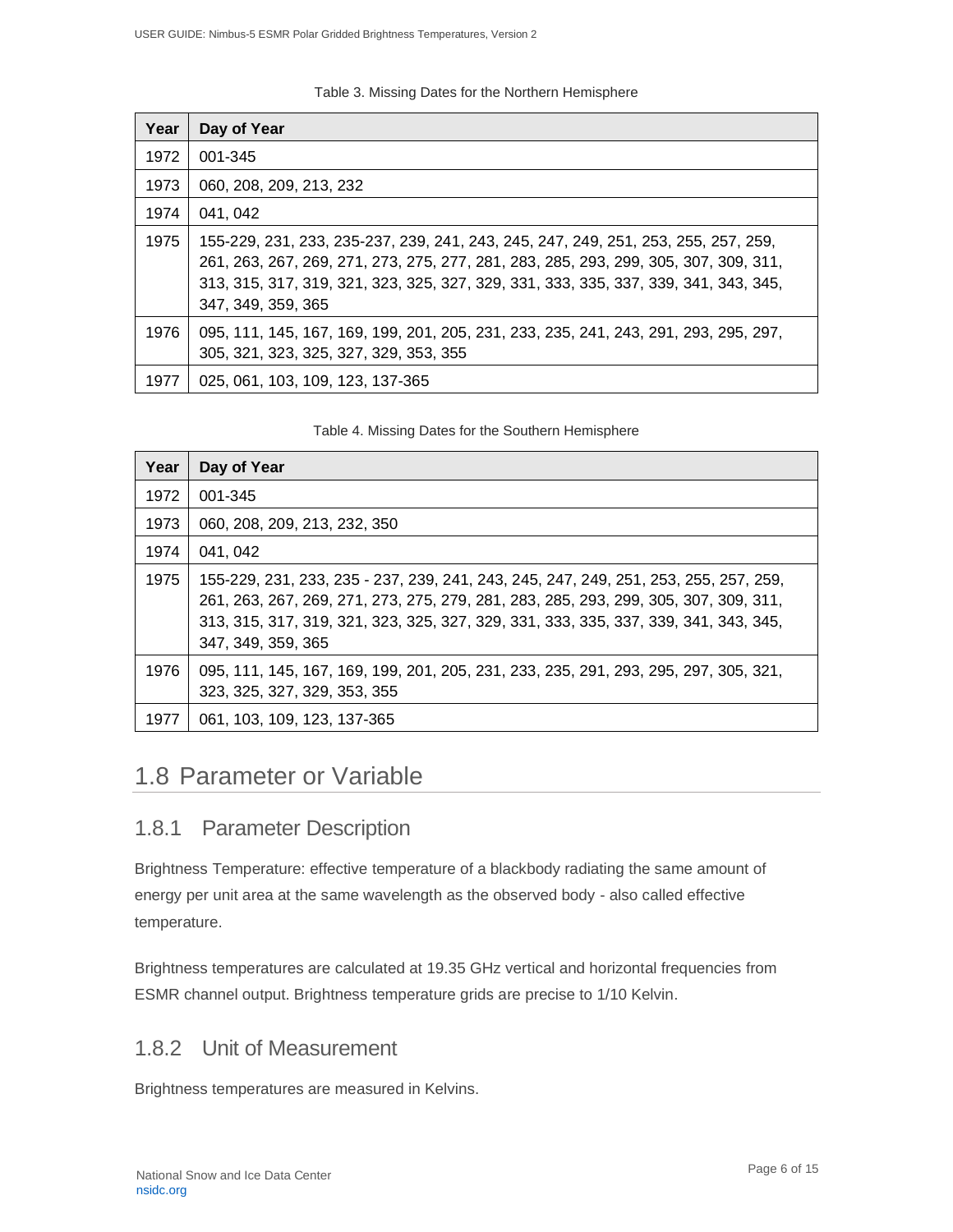#### <span id="page-7-0"></span>1.8.3 Parameter Source

Nimbus-5 ESMR

#### <span id="page-7-1"></span>1.8.4 Parameter Range

Data are stored as 2-byte, binary integer arrays of brightness temperatures that range from approximately 50 K to 310 K. Missing data are indicated by the value -10.

#### <span id="page-7-2"></span>1.8.5 Sample Data Record

See the "Additional Calibration" section for images of gridded ESMR brightness temperature data.

#### <span id="page-7-3"></span>1.9 Error Sources

The following details are summarized from Parkinson et al. (1987). Please consult this source for a more complete description of the data adjustments.

Initial geolocation errors of up to several hundred kilometers were substantially reduced after 1975 by using ephemeris data calculated from satellite tracking parameters (all prior CBT tapes were revised to eliminate errors). Now, calculated positions appear to be accurate to within 30 km, which is the approximate resolution used in mapping the data.

In addition, many of the early brightness temperatures were contaminated by abnormal brightness temperatures. Most of the inaccurate data have been eliminated by requiring values of calibration parameters to fall within acceptable limits. Arctic data have considerably more data gaps than Antarctic data.

Since both hot-load and cold-load reference temperatures are necessary for calibrating the radiometer, the instrument was considered uncalibrated in cases where both temperatures were not recoverable. ESMR was in this mode most during March, April, May and August of 1973, and in November and December, 1976. Data obtained during these months are insufficient for generating monthly averages.

During June, July and August, 1975, the data acquisition system for Nimbus-5 was turned off because the instrument acquisition system was needed for the newly launched Nimbus 6-satellite. Data acquisition for the Nimbus-5 was restored on an every-other-day basis in September 1975.

### <span id="page-7-4"></span>1.10 Quality Assessment

NSIDC has not validated the ESMR data; they remain unchanged from the original GSFC format.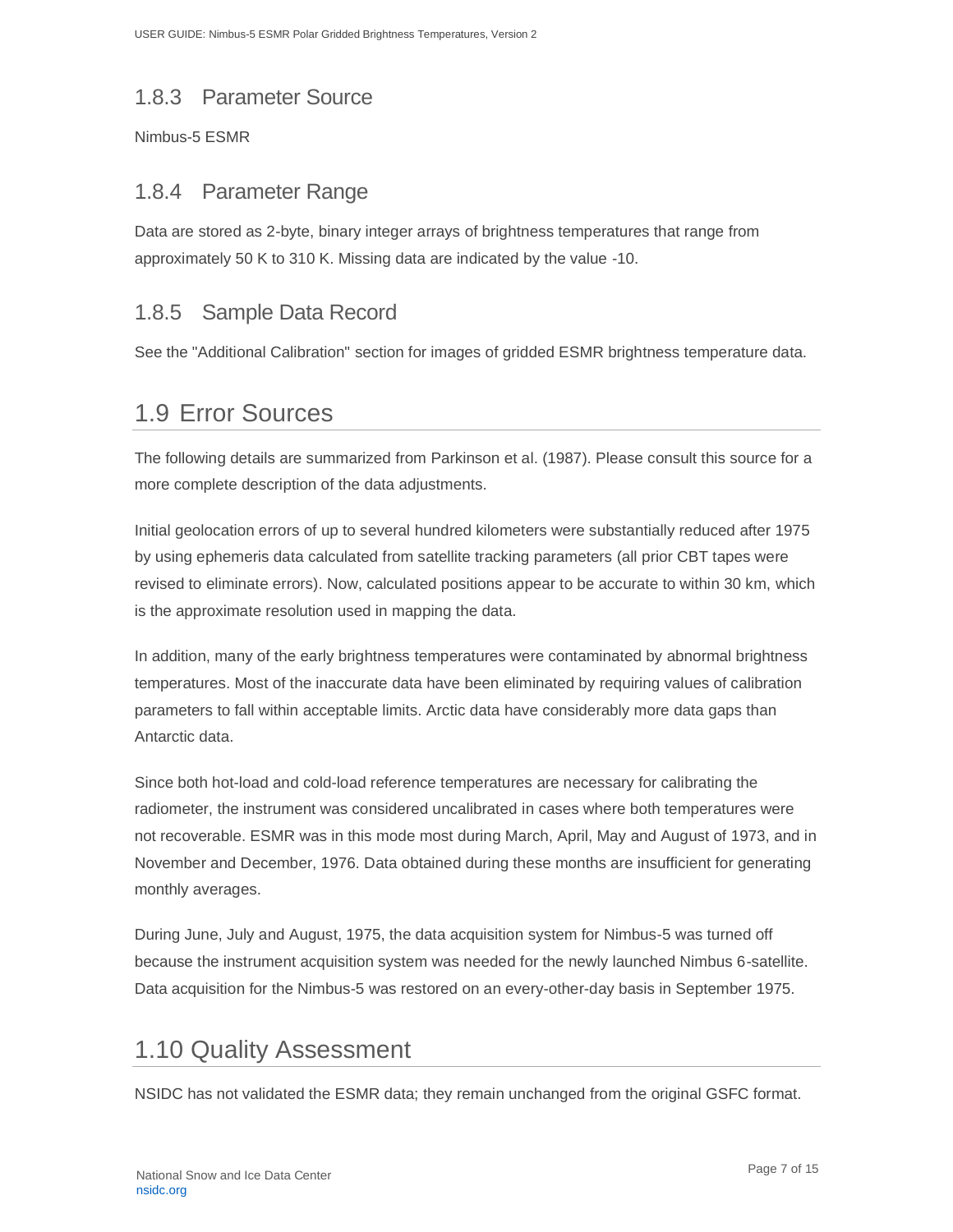# <span id="page-8-0"></span>2 SOFTWARE AND TOOLS

### <span id="page-8-1"></span>2.1 Software and Tools

Because ESMR brightness temperatures are in the same polar stereographic grid as SSM/I brightness temperatures, some SSM/I tools can be used to read and display the ESMR data. Included are IDL display programs to extract and display the data, geolocation tools, and masking tools that limit the influence of non-sea ice brightness temperatures. Table 1 lists the tools that can be used with this data set. For a comprehensive list of all polar stereographic tools, see the [Polar](http://nsidc.org/data/polar_stereo/tools.html)  [Stereographic Data Tools](http://nsidc.org/data/polar_stereo/tools.html) Web page.

**Note:** Due to the age of the ESMR data, land grid cells embedded within ESMR data files may not be completely consistent with the current land masks provided in Table 5. Thus, cells that are displayed as land in the ESMR data files may not be displayed as land in the newest land masks, and vice versa.

| <b>Tool Type</b>          | Tool File Name(s)                     |  |  |  |
|---------------------------|---------------------------------------|--|--|--|
| <b>Data Extraction</b>    | extract.pro                           |  |  |  |
| Geocoordinate             | locate.for                            |  |  |  |
|                           | mapll.for and mapxy.for               |  |  |  |
|                           | psn25lats v3.dat and pss25lats v3.dat |  |  |  |
|                           | psn25lons v3.dat and pss25lons v3.dat |  |  |  |
| <b>Pixel-Area</b>         | psn25area v3.dat and pss25area v3.dat |  |  |  |
| <b>Masks and Overlays</b> | coast 25n.msk and coast 25s.msk       |  |  |  |
|                           | gsfc 25n.msk and gsfc 25s.msk         |  |  |  |
|                           | landmask.ntb and landmask.stb         |  |  |  |
|                           | 1tln 25n.msk and 1tln 25s.msk         |  |  |  |

| Table 5. Tools for this Data Set |  |  |  |
|----------------------------------|--|--|--|
|                                  |  |  |  |

# <span id="page-8-2"></span>3 DATA ACQUISITION AND PROCESSING

### <span id="page-8-3"></span>3.1 Theory of Measurements

The microwave radiometer measures the emitted energy from the earth/atmosphere system in the microwave wavelength region (1-100 GHz). Since the Rayleigh-Jeans approximation holds in the microwave wavelength regime, the emitted energy is proportional to the temperature of the radiator to a first order; therefore, intensity is synonymous with temperature at these wavelengths.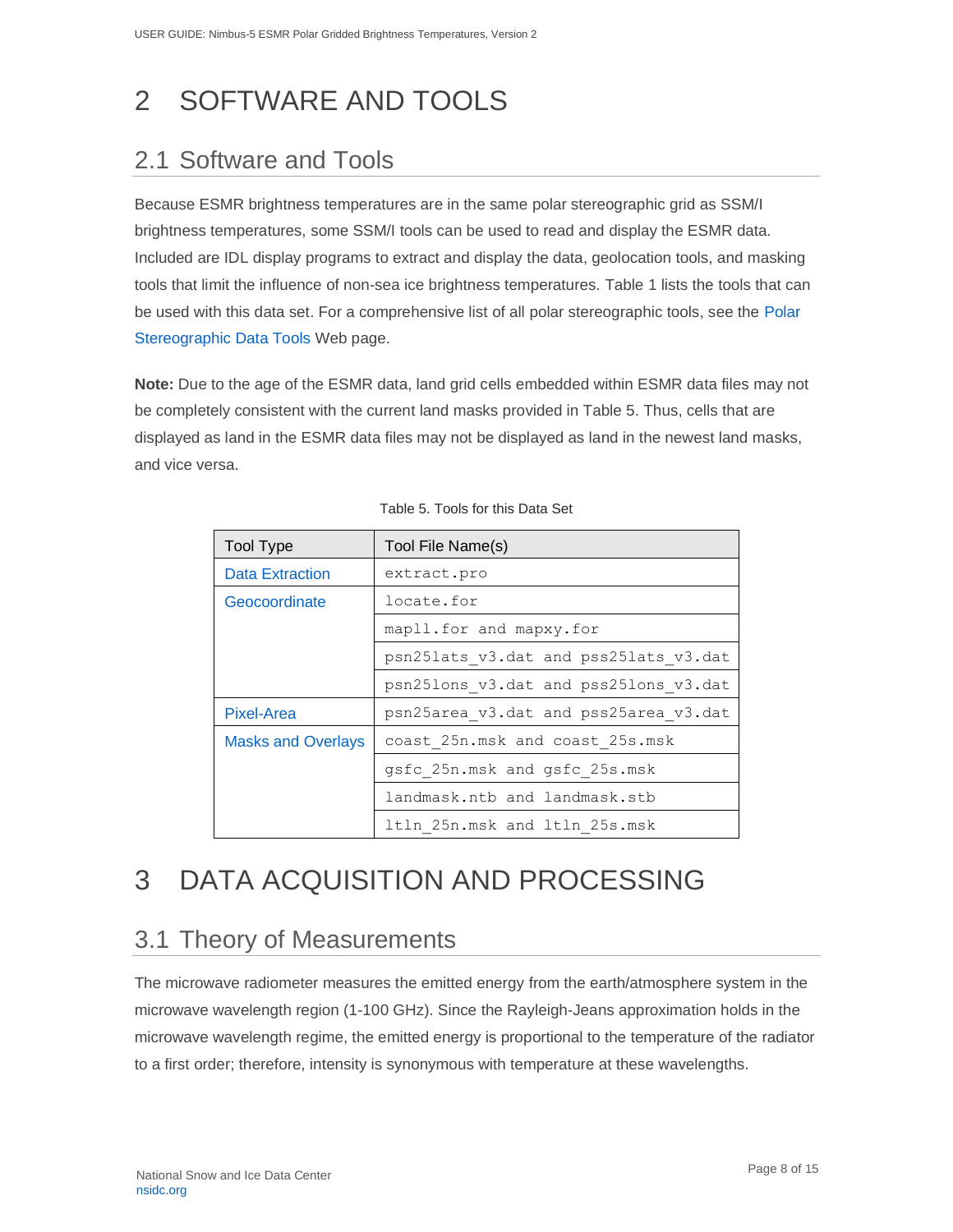Rayleigh-Jeans equation:

 $E=2k_BTcv^2$ 

Where:

 $k_B$  = Boltzmann's constant

 $c = speed of light$ 

 $v =$  wave number

## <span id="page-9-0"></span>3.2 Data Acquisition Methods

Telemetry data from the Nimbus-5 satellite were transmitted to two spaceflight tracking and data network stations located near Fairbanks, Alaska, and Rosman, North Carolina. The data were relayed from these stations to the NASA Goddard Space Flight Center (GSFC). At GSFC, the telemetry data were unpacked, decommutated, supplemented with flags and ends of files, and stored on magnetic tapes called Experimental Tapes (ETs). For data processing convenience, the data from the ESMR instrument were combined from several ETs to form Stacked Experimental Tapes (SETs). The 10-bit telemetry data on the ETs were converted to 32-bit format on the SETs for use on the GSFC computers. The SETs were used with ephemeris tapes to generate Earthlocated Calibrated Brightness Temperature (CBT) tapes.

### <span id="page-9-1"></span>3.3 Source or Platform Collection Environment

The Nimbus-5 flew in a circular sun-synchronous orbit at 1112 km (600 nautical miles), had a local noon (ascending) and midnight (descending) equator crossing, and an 81° retrograde inclination. Successive orbits crossed the equator at 27° longitude separation. The orbital period was about 107 minutes. Nimbus-5 used an attitude control system which stabilized the spacecraft with respect to the earth and orbital plane, such that the yaw axis pointed normal to the earth and the roll axis aligned with the spacecraft velocity vector, and which also maintained the solar paddles' orientation to the sun. The system permitted fine control of  $\pm 1^{\circ}$  in pitch and  $\pm 0.5^{\circ}$  in roll and yaw.

### <span id="page-9-2"></span>3.4 Source of Platform Mission Objectives

The Nimbus-5 mission had two major goals:

- 1. To help meet the objectives of NASA's expanding meteorological program (in 1972, the Nimbus-5 played a central role in this program).
- 2. To initiate satellite studies in the applications areas, particularly the development of advanced sensors for the exploration of natural resources and geophysical phenomena.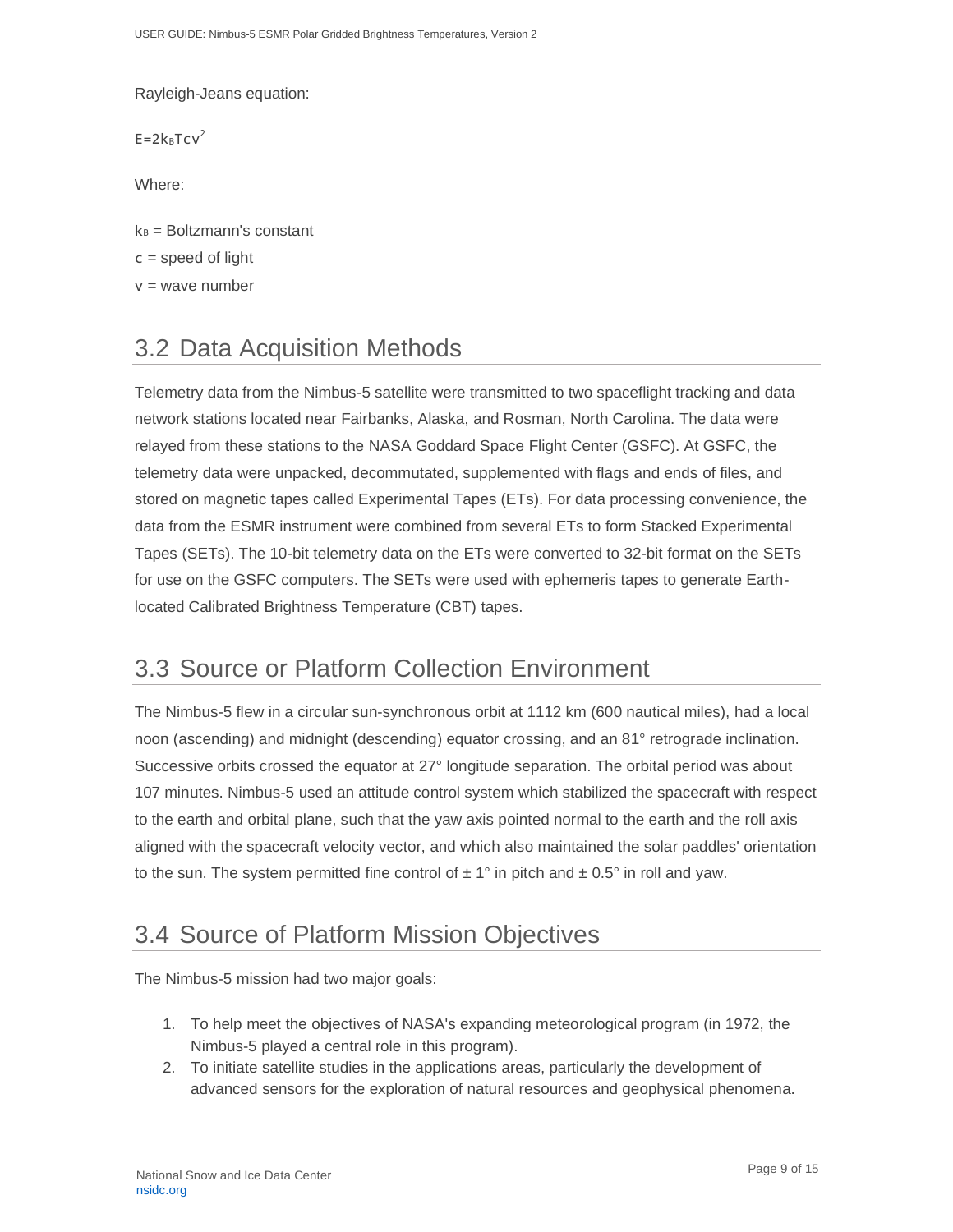The meteorological program called for the application of space technology to increase understanding of the atmosphere and efficiency in making global meteorological observations. The Nimbus-5 provided a versatile orbital platform for a variety of experiments designed to:

- Observe atmospheric conditions and processes that influenced weather prediction
- Develop techniques for measuring global parameters required for modeling of atmospheric circulation.

#### <span id="page-10-0"></span>3.5 Sensor or Instrument Description

ESMR consisted of four major components:

- A phased array microwave antenna consisting of 103 waveguide elements each having its associated electrical phase shifter. The aperture area is 83.3 cm X 85.5 cm. The polarization is linear, parallel to the spacecraft velocity vector.
- A beam steering computer that determines the coil current for each of the phase shifters for each beam position.
- A microwave receiver with a center frequency of 19.35 GHz and an IF bandpass of from 5 to 125 MHz; thus it is sensitive to radiation from 19.225 to 19.475 GHz, except for a 10 MHz gap in the center of the band.
- Timing, control and power circuits.

#### <span id="page-10-1"></span>3.5.1 Principles of Operation

Unlike conical scan instruments such as the SMMR and SSM/I, the ESMR was a cross-scan instrument, with a resolution of approximately 30 km, which measured primarily the intensity of electromagnetic radiation thermally emitted from the Earth's surface at a wavelength of 1.55 cm (19.35 GHz). The instrument recorded radiation from 78 scan positions, and all observations were first converted to equivalent nadir observations.

#### <span id="page-10-2"></span>3.5.2 Sensor/Instrument Measurement Geometry

The Nimbus-5 ESMR recorded radiation from 78 scan positions varying  $\pm$  50 $\degree$  from the satellite track every four seconds (Wilheit 1972). The beam width is 1.4° x 1.4° near nadir and degrades to 2.2° crosstrack x 1.4° downtrack at the 50° extremes. For a nominal orbit of 1100 km altitude, the resolution is 25 km x 25 km near nadir, degrading to 160 km crosstrack x 45 km downtrack at the ends of the scan. Full coverage of the entire polar area could be obtained from a sequence of six satellite orbits, or one-half day of good data, if all 78 beam positions were used; however, because of the large disparity in the radiometer field of view from the outer beam position to the middle beam position (70 km x 140 km compared with 25 km x 25 km), only the middle 52 beam positions were used for a swath-angle coverage of  $\pm 30.5^{\circ}$  and a minimum resolution of 29 km by 42 km. This swath angle corresponds to a spatial coverage of about 1280 km on the Earth's surface.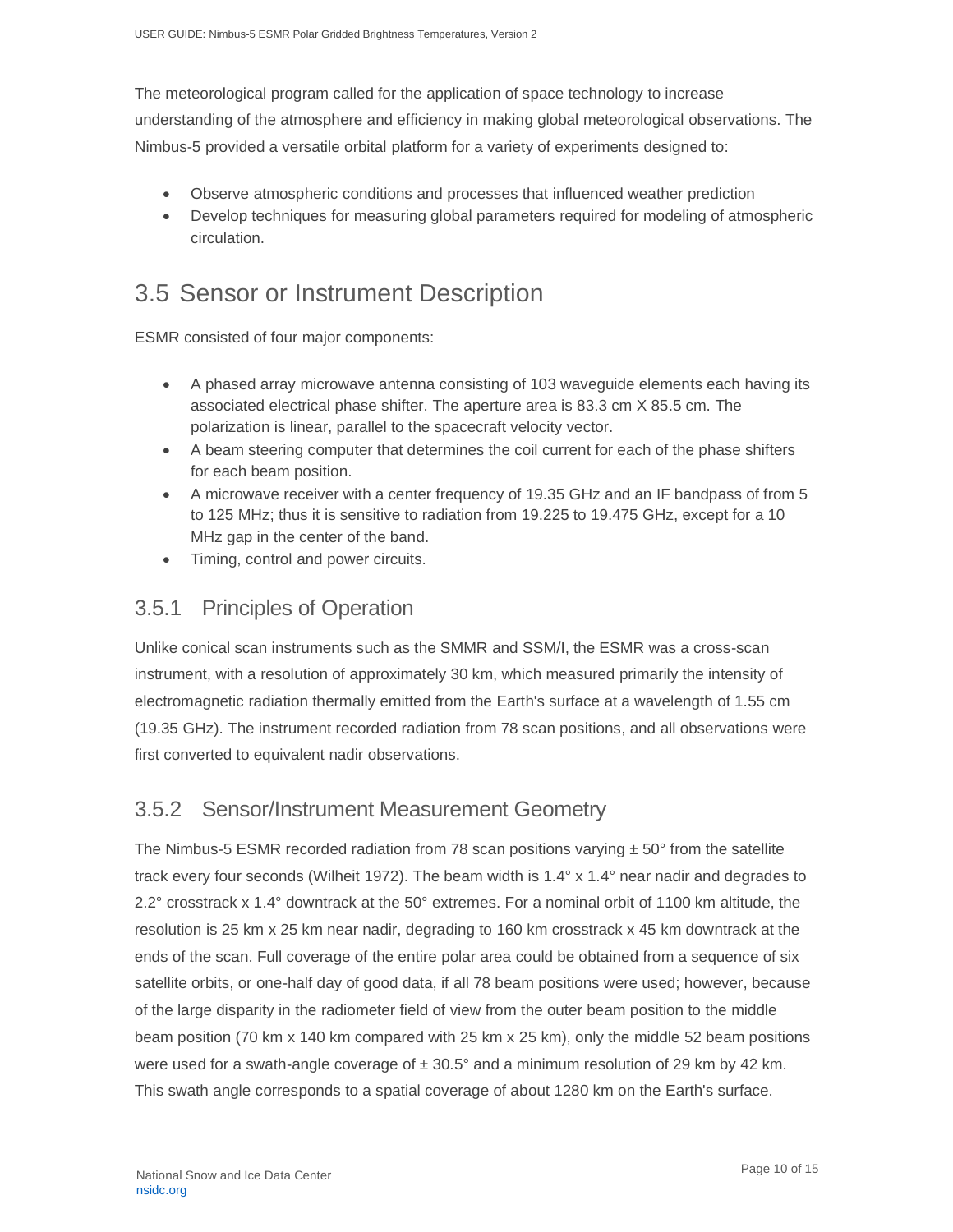#### <span id="page-11-0"></span>3.5.3 Calibration

The radiometer was originally calibrated using hot and cold reference sources. A sky horn measuring the 3 K cosmic background provided the cold-load temperature reference (Tc). The hotload temperature was provided by reference to a floating ambient termination in the spacecraft. Calibration parameters are gathered from eight scans of data. Calibration temperatures ( $T_c$  and  $T_H$ ) were calculated from multiplex data, and values of four ambient and four cold calibration voltages averaged through the set of eight scans. For each beam position the brightness temperature (Tin) corresponding to voltage (V) was then calculated by:

$$
T_{IN} = TH + \frac{T_{C} - T_{H}}{V_{C} - V_{H}}
$$
 (V-V<sub>H</sub>)

#### <span id="page-11-1"></span>3.5.4 Additional Calibration

A new calibration procedure was implemented in 1999 for the Nimbus-5 ESMR data at the same time the data were regridded from the orbital radiance data tapes to the polar stereographic grid. The new procedure included the removal of instrument drift and sensitivity jumps.

Studies of temporal brightness temperature variations in the Southern Ocean revealed some unexpected shifts. Because ocean brightness temperatures are expected to have minimal or no seasonal dependence, it was concluded that these could be caused only by calibration or instrument problems. Although brightness temperatures are affected by surface roughness, foam cover, water vapor, and rainfall, none of these have seasonal characteristics. Comiso and Zwally (1980) discuss the procedures used to normalize the data in response to these anomalous shifts.

While regridding orbital data to the polar stereographic grid, unusually high radiances resulting from instrument malfunction were omitted by gridding only values  $0 \lt$  Tb  $\lt$  310 K in the Arctic and 0  $\lt$ Tb  $\langle$  282 K in the Antarctic. Only the center 52 sets of values (center beam positions) were used, and 13 sets of values at the beginning and end of each data record were ignored; thus, no data are available poleward of approximately 86° latitude.

Instrumental drifts and meanders were adjusted by considering individual histograms of the radiances for each day. The typical histogram has two peaks in its distribution, one for open water and continental ice sheets and another for sea ice and land. The working premise is that the lowradiance wing of the ocean/ice sheet peak and the high-radiance wing of the sea ice/land peak are invariants except for seasonal changes. The seasonal swing on the high radiance end is from about 255 K - 285 K. At the low radiance end, it is about 120 K - 130 K. Multiple linear regression of all data was used to establish a nominal value of the presumed invariant radiance spread between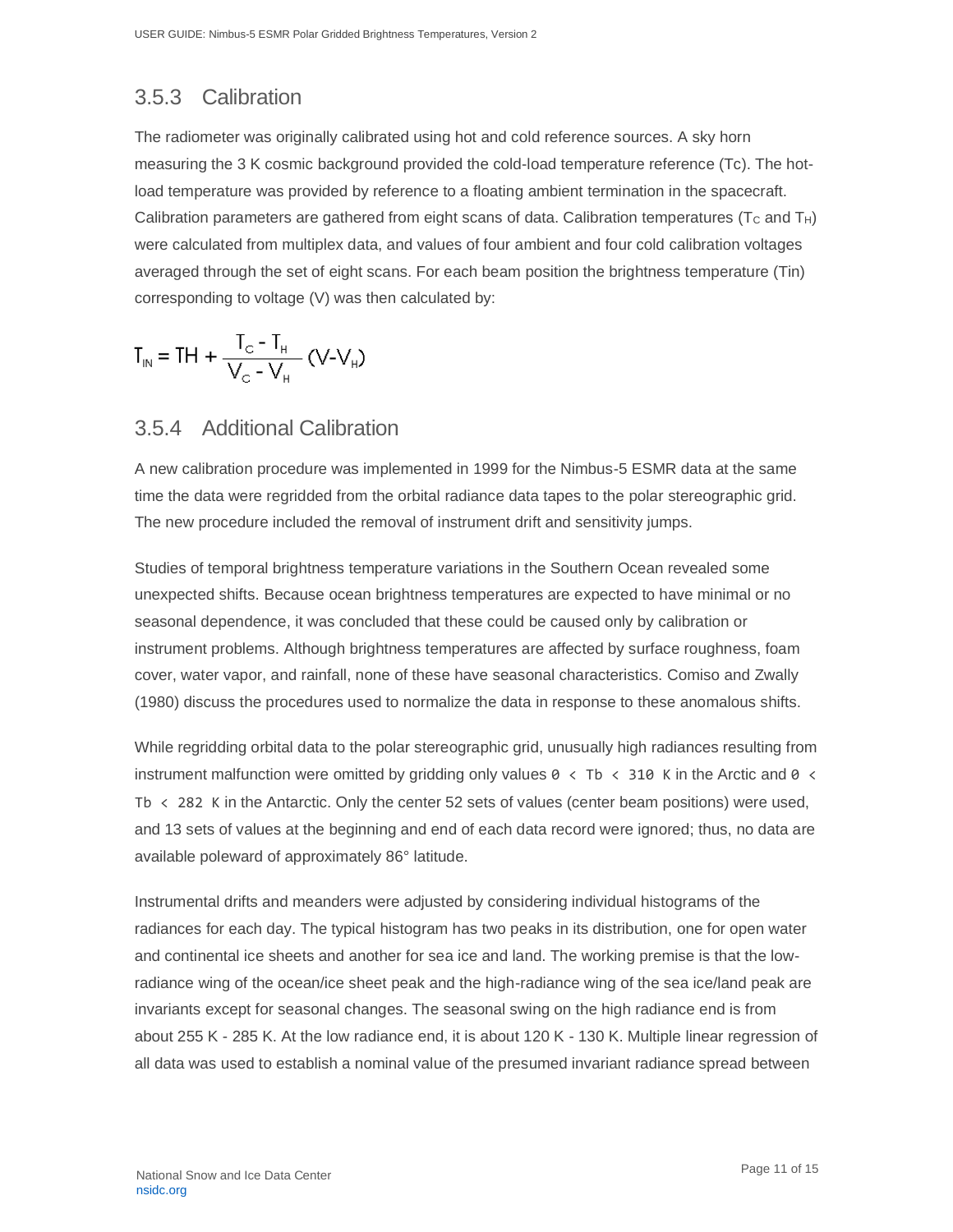these two wings. All single-day radiances were then adjusted by an automated procedure so that their histogram patterns match the nominal one in its spread.

North and south polar data were treated separately. The automated procedure entailed ascertaining the offset, slope and first five harmonics (ten trigonometric terms) of the annual cycle in the time series of fixed points (with outliers removed) in the threshold of the water/ice sheet distribution and the tail of the sea ice/land distribution. Models of the low and high radiance time series were constructed using the offset and ten trigonometric terms but not the slope, which was deemed to be an instrument drift. After applying the equations below, the remaining instrument drift was less than 0.1 K over the four-year period.

All radiances in each daily grid were then adjusted with the linear transformation:

Tbadjusted =  $a + b *$  Tboriginal

Where:

 $b = (Tb$ modelmax - Tbmodelmin $)/(Tb$ datamax - Tbdatamin $)$  $a =$ Tbmodelmin - (b \* Tbdatamin)

Tbmodelmax is the daily value of the modeled high radiance wing point, and Tbmodelmin is the daily value of the modeled low radiance wing point. Tbdatamax is the daily value of the actual data high radiance wing point, and Tbdatamin is the daily value of the actual data low radiance wing point. When the actual data are near the model values, there is very little correction. The daily adjusted data were then visually inspected and any remaining unsuitable data were discarded. Unsuitable data were regarded as radiances that did not fit the above model.

Further corrections to the calibration were necessary to account for the antenna ohmic loss, which is a function of beam position and the temperature of the phase shifters, and for the effects of side lobes and the different viewing angles. A set of correction parameters for each beam position was empirically determined using ocean data and used to determine the final calibrated brightness temperatures.

Figures 3 and 4 are images of the ESMR brightness temperatures before and after the data adjustment.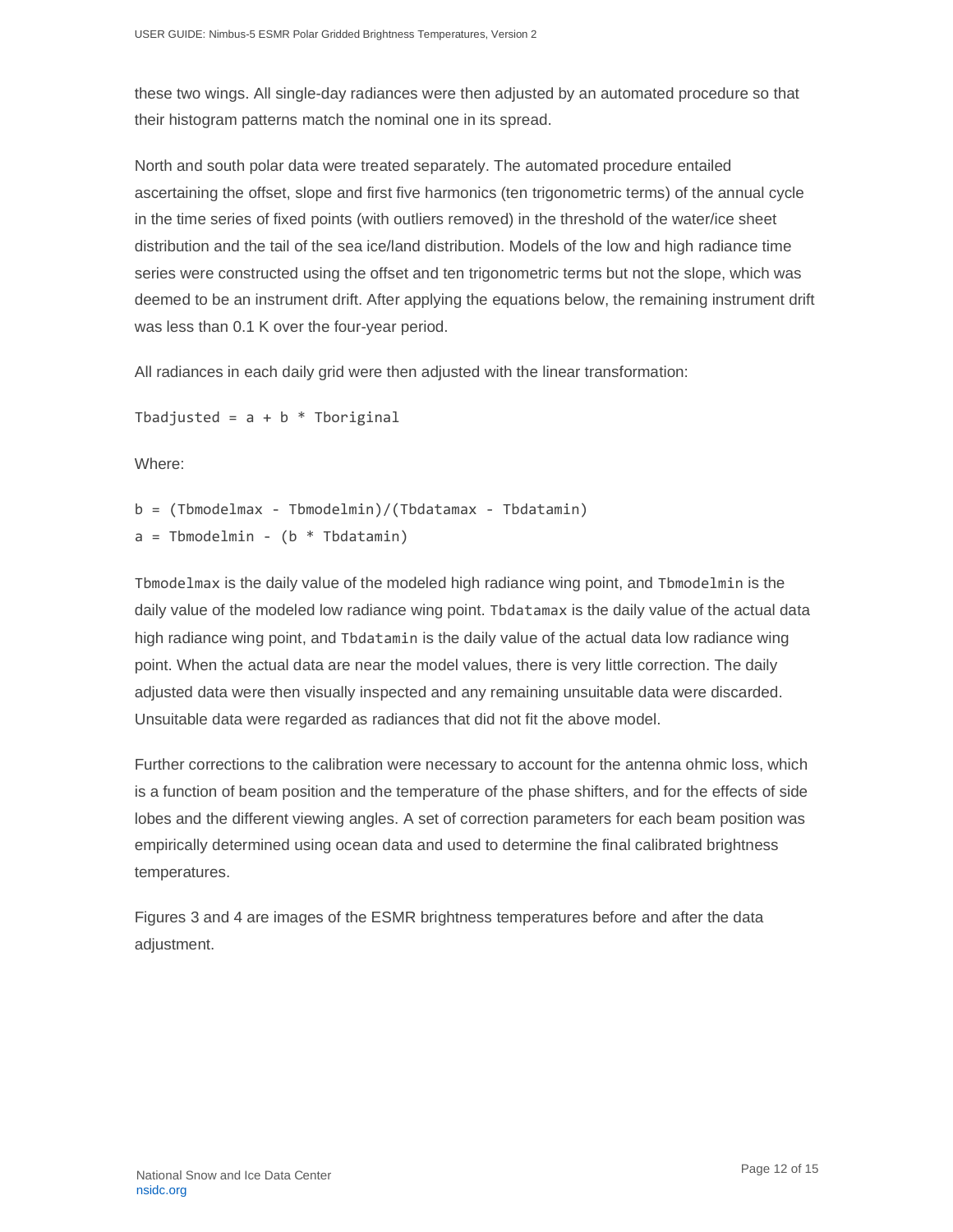

Figure 4. Antarctic Day 114

The original, uncorrected data files are available by special request from [NSIDC User Services.](http://nsidc.org/forms/contact.html)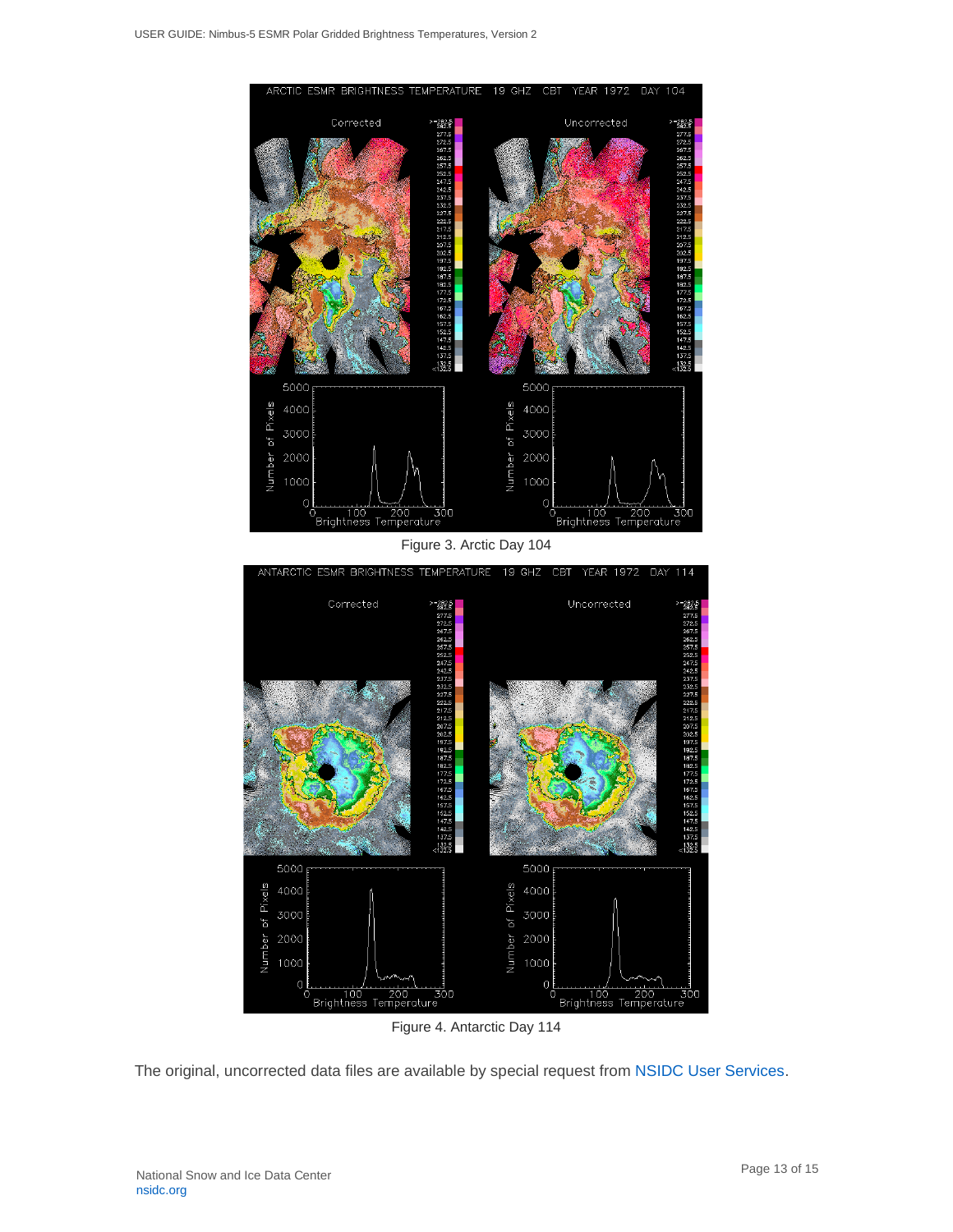## <span id="page-14-0"></span>3.6 Data Source

The primary source of orbital Earth-located and calibrated radiometer data is the set of CBT tapes. The CBT tapes contain the time, calibration parameters, measured brightness temperatures, and corresponding geographical coordinates (Wilheit 1972). To provide synoptic representation of the data in the polar regions for both spatial and temporal studies, the orbital data were projected to polar stereographic maps and accumulated at fixed time intervals.

## <span id="page-14-1"></span>4 REFERENCES AND RELATED PUBLICATIONS

Comiso, J. C., and H. J. Zwally. 1980. *Corrections for Anomalous Time Dependent Shifts in Brightness Temperature from Nimbus-5 ESMR*. NASA TM-82055. Greenbelt, MD.

Parkinson, C., J. Comiso, H. J. Zwally, D. Cavalieri, P. Gloersen, and W. Campbell. 1987. *Arctic Sea Ice, 1973-1976: Satellite Passive-Microwave Observations.* NASA SP-489.

Parkinson, C., J. Comiso, and H. J. Zwally. 1987. *Satellite-Derived Ice Data Sets No. 2: Arctic Monthly Average Microwave Brightness Temperatures and Sea Ice Concentrations, 1973-1976*. NASA Technical Memorandum 87825.

Pearson, F. 1990. Map Projections: Theory and Applications. CRC Press. Boca Raton, Florida. 372 pages.

Snyder, J. P. 1987. Map Projections - A Working Manual. U.S. Geological Survey Professional Paper 1395. U.S. Government Printing Office. Washington, D.C. 383 pages.

Snyder, J. P. 1982. *Map Projections Used by the U.S. Geological Survey.* U.S. Geological Survey Bulletin 1532.

Wilheit, T. 1972. The Electrically Scanning Microwave Radiometer (ESMR) Experiment. *Nimbus-5 User's Guide*. NASA/Goddard Space Flight Center. p. 59-105.

Zwally, H. J., J. Comiso, C. Parkinson, W. Campbell, F. Carsey, and P. Gloersen. 1983. *Antarctic Sea Ice, 1973-1976: Satellite Passive-Microwave Observations*. NASA SP-459.

Zwally, H. J., J. Comiso, and C. Parkinson. 1981. *Satellite-Derived Ice Data Sets No. 1: Antarctic Monthly Average Microwave Brightness Temperatures and Sea Ice Concentrations 1973-1976*. NASA Technical Memorandum 83812.